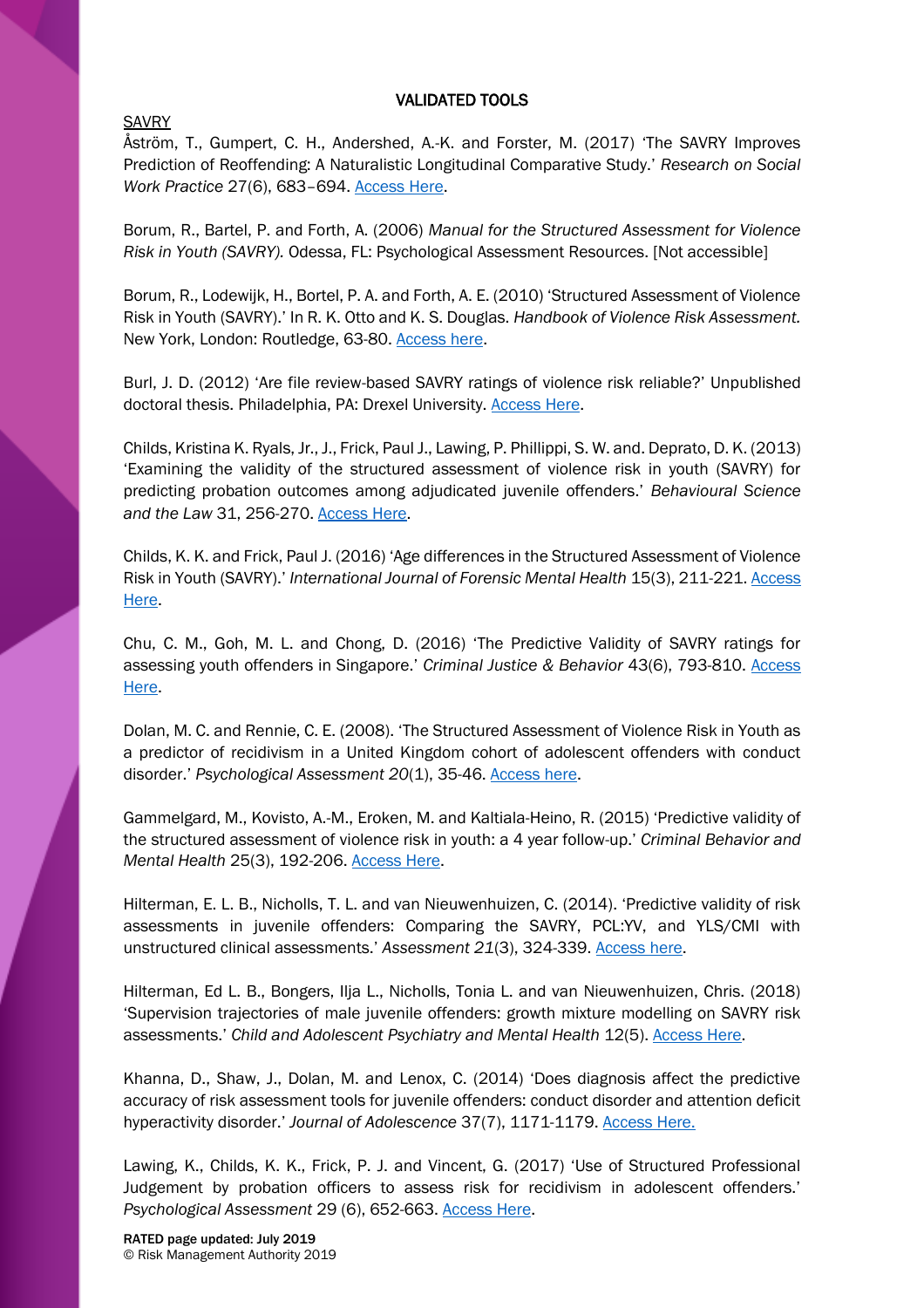Lodewijks, H. P. B. de Ruiter, C. and Doreleijers, T. H. A. (2008) 'Gender Differences in Violent Outcome and Risk Assessment in Adolescent Offenders After Residential Treatment.' *International Journal of Forensic Mental Health* 7(2), 133-146. [Access here.](https://www.tandfonline.com/doi/abs/10.1080/14999013.2008.9914410)

McGowan, M. R., Horn, R. A. and Mellott, R. N. (2011). 'The predictive validity of the Structured Assessment of Violence Risk in Youth in secondary educational settings.' *Psychological Assessment 23*(2), 478-486[. Access here.](http://psycnet.apa.org/record/2011-04637-001)

McLachlan, Kaitlyn, Gray, Andrew L., Roesch, Ronald, Douglas, Kevin S. and Viljoen, Jodi L. (2018) 'An evaluation of the predictive validity of the SAVRY and the YLS/CMI in justice involved youth with fetal alcohol spectrum disorder.' *Psychological Assessment* 30(12), 1640-1651. [Access Here.](https://psycnet.apa.org/record/2018-30939-001)

Meyers, J. R. and Schmidt, F. (2008) 'Predictive Validity of the Structured Assessment for Violence Risk in Youth (SAVRY) With Juvenile Offenders.' *Criminal Justice and Behavior*, *35*(3), 344–355. [Access Here.](https://journals.sagepub.com/doi/10.1177/0093854807311972)

Ortega-Campus, E., Garcia-Garcia, J. and Zaldicor-Basorto, F. (2017) 'The Predictive Validity of the Structured Assessment of Violence Risk in Youth for Young Spanish Offenders.' *Frontiers in Psychology* 8 (577), 1-9. [Access Here.](https://www.frontiersin.org/articles/10.3389/fpsyg.2017.00577/full)

Owens, T. (2011) *The Utility of the SAVRY in Predicting Recidivism Among Juvenile Sex Offenders.* Unpublished Psychology Thesis. Bristol, RI: Roger Williams University. [Access Here.](https://docs.rwu.edu/psych_thesis/18/)

Parmar, A. (2016) 'Structured Assessment for Violence Risk in Youth (SAVRY) Findings in High-Risk School Children and Adolescents.' *Journal of the American Academy of Child and Adolescent Psychiatry* 55 (10), S13. [Access Here.](https://www.jaacap.org/article/S0890-8567(16)30831-0/fulltext)

Penney S. R., Lee Z., Moretti M. M. (2010) 'Gender differences in risk factors for violence: An examination of the predictive validity of the Structured Assessment of Violence Risk in Youth.' *Aggressive Behavior* 36(6), 390–404. [Access here.](https://www.ncbi.nlm.nih.gov/pubmed/20623508)

Perrault, R. T., Vincent G. M. and L. S. Guy. (2017) 'Are risk assessments racially biased? Field study of the SAVRY and YLS/CMI in probation.' *Psychological Assessment* 29 (6), 664-678. [Access Here.](http://psycnet.apa.org/record/2017-24382-007)

Schmidt, F., Campbell, M. A., and Houlding, C. (2011) 'Comparative Analyses of the YLS/CMI, SAVRY, and PCL:YV in Adolescent Offenders: A 10-year Follow-Up Into Adulthood.' *Youth Violence and Juvenile Justice* 9(1), 23–42. [Access Here.](https://journals.sagepub.com/doi/abs/10.1177/1541204010371793)

Selby, Sarah Elizabeth. (2018) *Inter-rater reliability of the Structured Assessment of Violence Risk in Youth (SAVRY) amongst mental health professionals.* Doctoral thesis in Clinical Psychology. Glasgow: Institute of Health and Wellbeing, University of Glasgow. [Access Here.](http://theses.gla.ac.uk/30869/)

Shepherd, S. M., Luebbers, S., Ogloff, J. R. P. Fullam, R. and Dolan, M. (2014) 'The Predictive Validity of Risk Assessment Approaches for Young Australian Offenders.' *Psychiatry, Psychology and Law* 21(5), 801-817. [Access here.](https://www.tandfonline.com/doi/abs/10.1080/13218719.2014.904262)

Sijitsema, J. J., Kretschmer, T. and van Os, T. (2015) 'The structured assessment of violence risk in youth in a large community sample of young adult males and females: the TRAILS study.' *Psychological Assessment* 27 (2), 669-677. [Access Here.](http://psycnet.apa.org/record/2015-00013-001)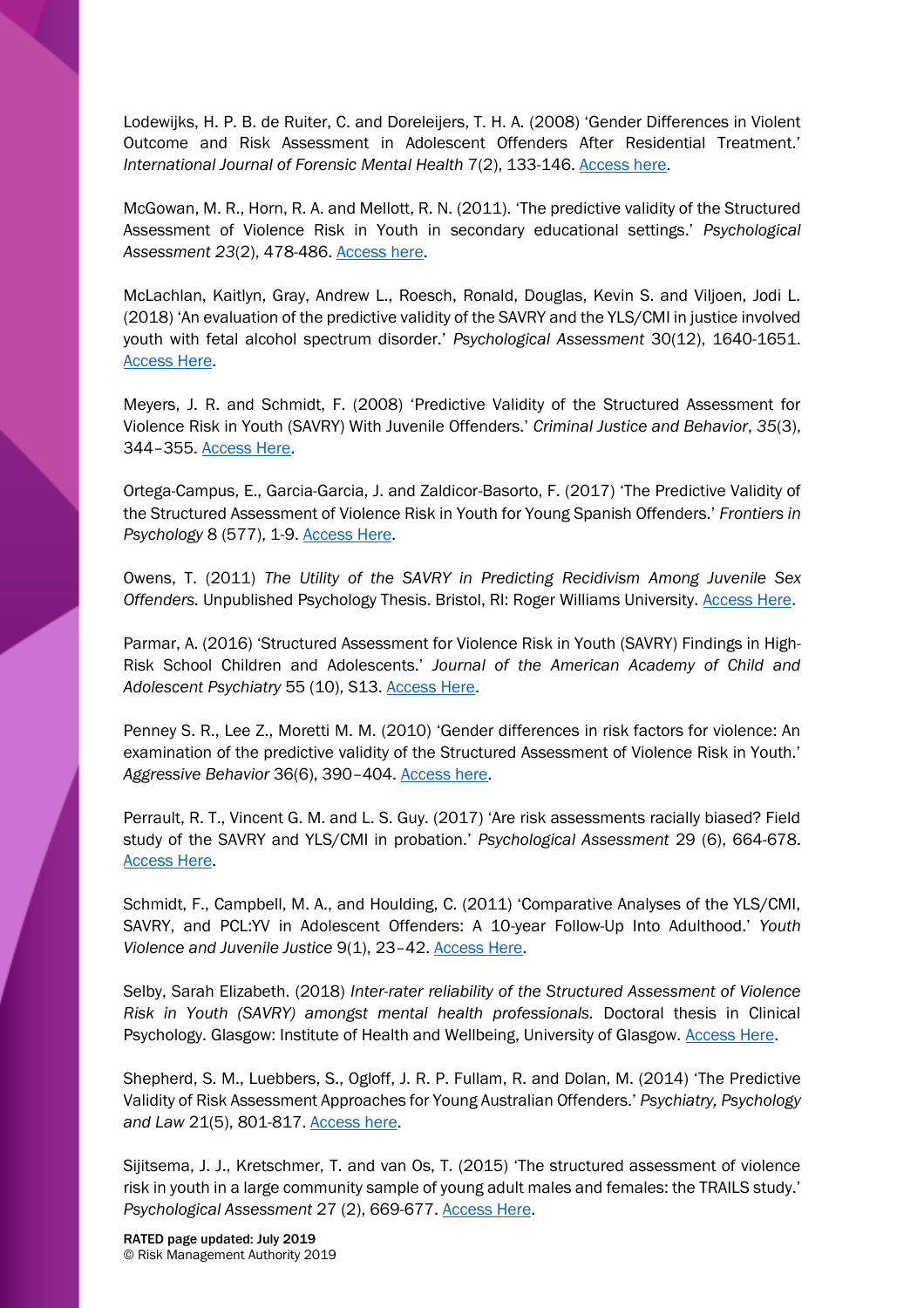Singh, J.P., Grann, M. and Fazel, S. (2011) 'A comparative study of violence risk assessment tools: a systematic review and meta-regression analysis of 68 studies involving 25,980 participants.' *Clinical Psychology Review* 31(3), 499–513. [Access here.](https://www.ncbi.nlm.nih.gov/pubmed/21255891)

Soderstrom, M. F. P., Childs, K. K. and Frick, P. J. (2019) 'The Role of Protective Factors in the Predictive Accuracy of the Structured Assessment Violence Risk in Youth (SAVRY).' *Youth Violence and Juvenile Justice.* [Access Here.](https://journals.sagepub.com/doi/abs/10.1177/1541204019837329?journalCode=yvja)

Spice, A. (2009) *Psychological assessment for adult sentencing of juvenile offenders: an evaluation of the RSTI and the SAVRY*. Unpublished Masters thesis. Smino Fraser University. [Access Here.](http://summit.sfu.ca/item/9907)

Viljoen, J. L., Scalora, M., Cuadra, L., Bader, S., Chávez, V., Ullman, D., and Lawrence, L. (2008) 'Assessing Risk for Violence in Adolescents Who Have Sexually Offended: A Comparison of the J-SOAP-II, J-SORRAT-II, and SAVRY.' *Criminal Justice and Behavior* 35(1), 5–23. [Access Here.](https://journals.sagepub.com/doi/abs/10.1177/0093854807307521?journalCode=cjbb)

Vilijoen, J. L., Shaffer, C. S., Gray, A. L. and Douglas, K. S. (2017) 'Are adolescent risk assessment tools sensitive to change? A framework and examination of the SAVRY and the YLS/CMI.' *Law and Human Behavior* 41 (3), 244-257. [Access Here.](http://psycnet.apa.org/record/2017-15320-001)

Vilijoen, J. L., Muir, C. S., Muir, N. M., Cochrane, D. M. and Brodersen, E. M. (2018) 'Improving Case Plans and Interventions for Adolescents on Probation: The Implementation of the SAVRY and a Structured Case Planning Form.' *Criminal Justice and Behavior* 46(1), 42-62. [Access](https://journals.sagepub.com/doi/abs/10.1177/0093854818799379)  [Here.](https://journals.sagepub.com/doi/abs/10.1177/0093854818799379)

Vincent, Gina M., Guy, L. S., Geshenson, B. G. and McCabe, P. (2012) 'Does risk assessment make a difference? Results of implementing the SAVRY in juvenile probation.' *Behavioural Sciences and the Law* 30(4), 384-405. [Access Here.](https://onlinelibrary.wiley.com/doi/abs/10.1002/bsl.2014)

Welsh, J. L., Schmidt, F., McKinnon, L., K., H. and Meyers, J. R. (2008) 'A Comparative Study of Adolescent Risk Assessment Instruments: Predictive and Incremental Validity.' *Assessment* 15(1), 104–115. [Access Here.](https://journals.sagepub.com/doi/abs/10.1177/1073191107307966)

Yates, H. M. (2005) *A Review of Evidence-Based Practice in the Assessment and Treatment of Sex Offenders.* U.S.: Office of Planning, Research, Statistics nad Grants, Pennsylvania Departments of Corrections. [Access here.](http://ilvoices.org/uploads/3/4/1/6/34164648/pa-recidivism.pdf)

Zhou, J., Witt, K., Cao, X. Chen, C. and Wong, X. (2017) 'Predicting Reoffending using the Structured Assessment of Violence Risk in Youth (SAVRY): A 5-year follow-up study of male juvenile offenders in Hunain Province, China.' *PLOS One* 12 (1), 1-11[. Access Here.](https://journals.plos.org/plosone/article?id=10.1371/journal.pone.0169251)

# START:AV

De Beuf, T. L. F., de Vogel, V. and de Ruiter, C. (2019) 'Implementing the START:AV in a Dutch residential youth facility: Outcomes of success.' *Translational Issues in Psychological Science*  5*(*2), 193-205. [Access Here.](https://psycnet.apa.org/record/2019-31170-008)

Sellers, B. G., Desmarais, S. L. and Hanger, M. W. (2017) 'Measurement of Change in Dynamic Factors using the START: AV.' *Journal of Forensic Psychology Research and Practice* 17(3), 198- 215. [Access Here.](https://www.tandfonline.com/doi/abs/10.1080/24732850.2017.1317560)